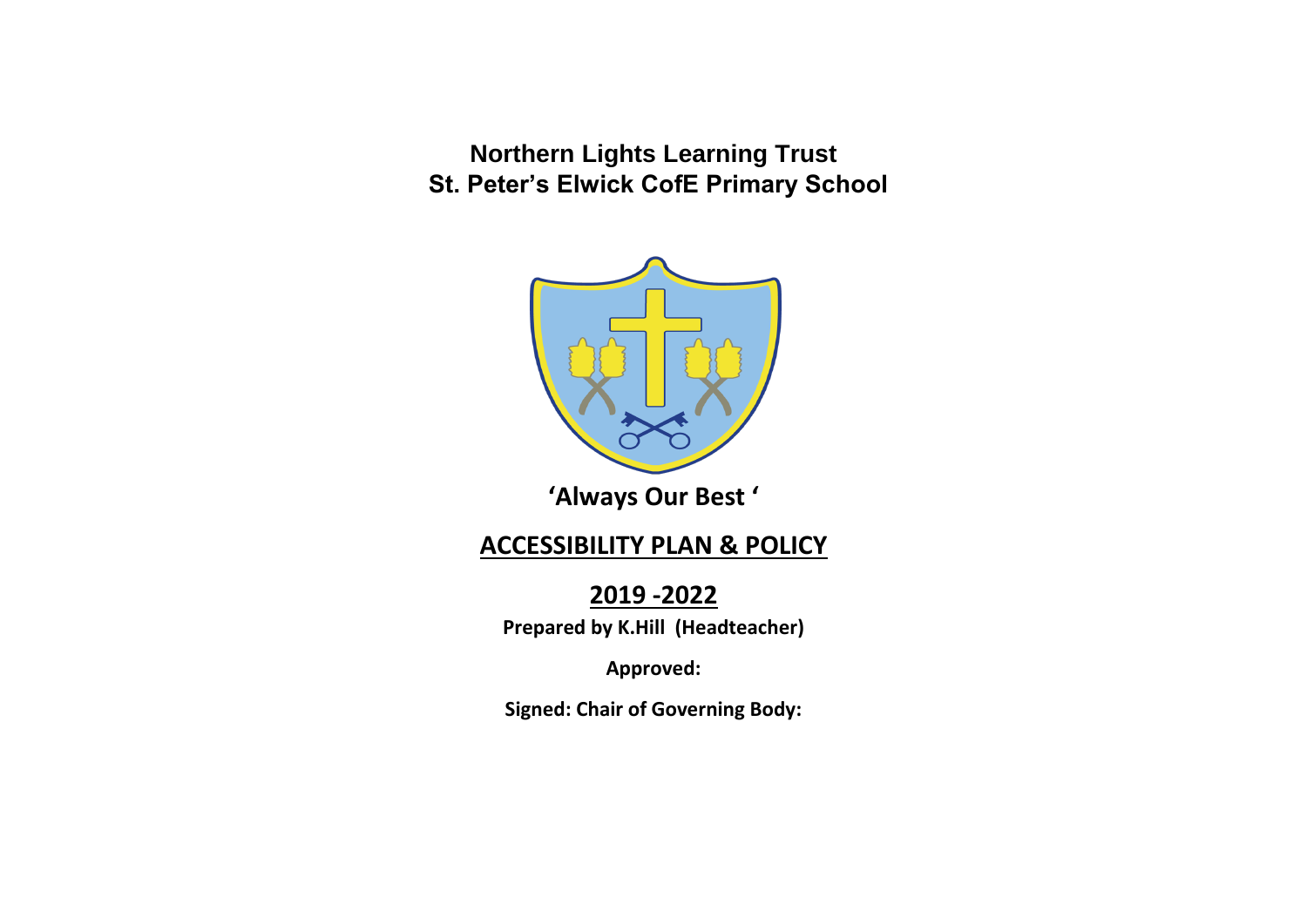#### **Our Shared Values**

St Peter's Elwick CoE Primary School shares these values and bases the foundation of the school on Christian values

We respect and care for all members of the community, nurturing talents and creating opportunities for all in a supportive environment. We enable all members of the school community to experience success, grow in confidence, and develop skills, attitudes and talents in personal, spiritual, social and academic fields. We share a common set of values that underpin all that we do at St Peter's Elwick CofE Primary School

These values are:

**Friendship & Trust**

**Compassion**

**Thankfulness**

**Service**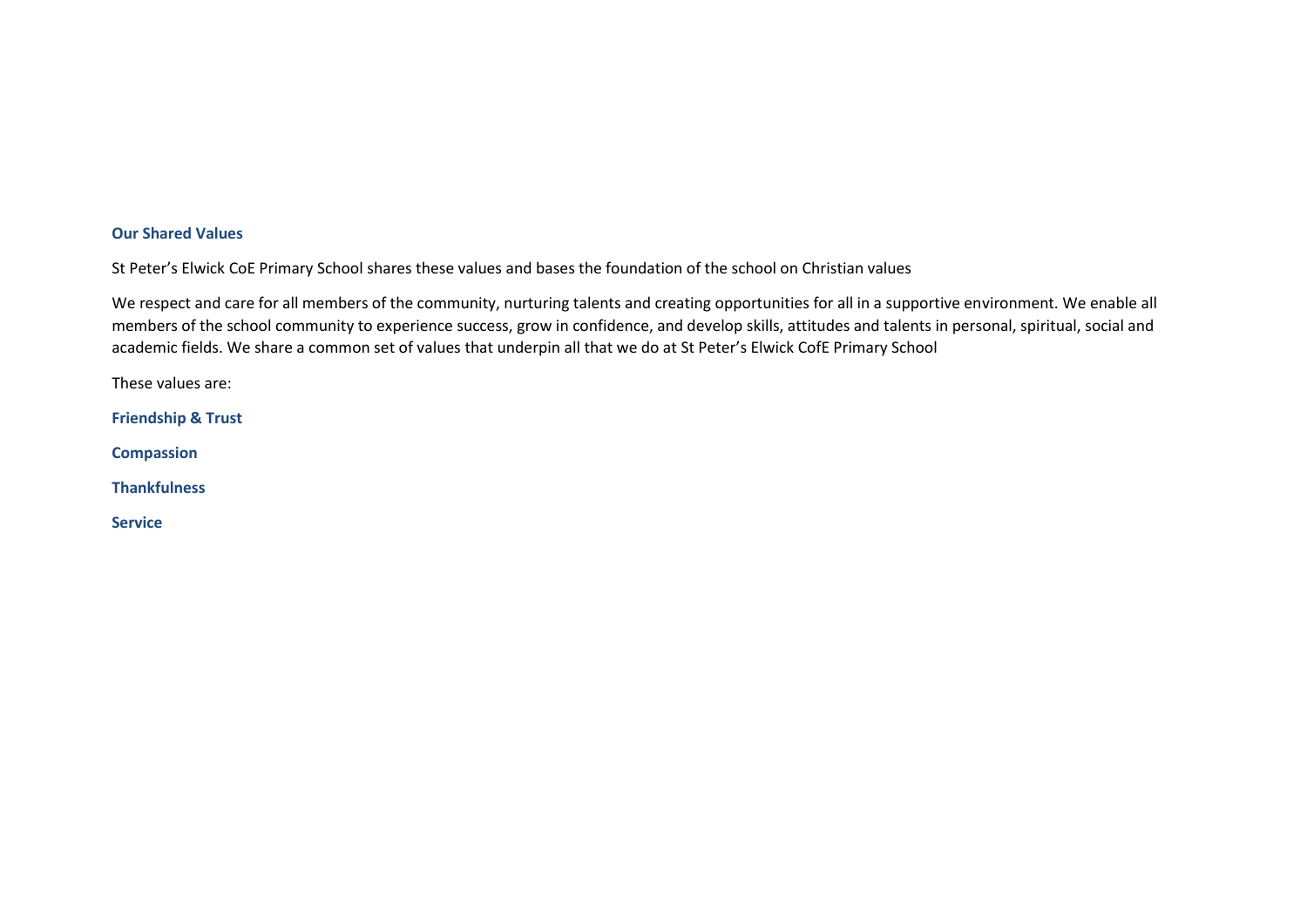#### **Contents:**

- **1. [Legal framework](https://schoolbusukdata.blob.core.windows.net/theschoolbus/ArticleAttachment/2371/Accessibility_Policy_20190524.docx?sv=2015-12-11&sr=b&sig=zFLXnSj6%2BL1UBAynMdAxVF%2FOPlV4N%2FWDalVWQ3xSjbs%3D&st=2019-10-08T09%3A01%3A30Z&se=2019-10-08T11%3A01%3A30Z&sp=r#_Peafowl_and_the)**
- **2. [Definition](https://schoolbusukdata.blob.core.windows.net/theschoolbus/ArticleAttachment/2371/Accessibility_Policy_20190524.docx?sv=2015-12-11&sr=b&sig=zFLXnSj6%2BL1UBAynMdAxVF%2FOPlV4N%2FWDalVWQ3xSjbs%3D&st=2019-10-08T09%3A01%3A30Z&se=2019-10-08T11%3A01%3A30Z&sp=r#_Definition)**
- **3. [Roles and responsibilities](https://schoolbusukdata.blob.core.windows.net/theschoolbus/ArticleAttachment/2371/Accessibility_Policy_20190524.docx?sv=2015-12-11&sr=b&sig=zFLXnSj6%2BL1UBAynMdAxVF%2FOPlV4N%2FWDalVWQ3xSjbs%3D&st=2019-10-08T09%3A01%3A30Z&se=2019-10-08T11%3A01%3A30Z&sp=r#_Roles_and_responsibilities)**
- **4. [Accessibility Plan](https://schoolbusukdata.blob.core.windows.net/theschoolbus/ArticleAttachment/2371/Accessibility_Policy_20190524.docx?sv=2015-12-11&sr=b&sig=zFLXnSj6%2BL1UBAynMdAxVF%2FOPlV4N%2FWDalVWQ3xSjbs%3D&st=2019-10-08T09%3A01%3A30Z&se=2019-10-08T11%3A01%3A30Z&sp=r#_Accessibility_Plan)**
- **5. [Equal opportunities](https://schoolbusukdata.blob.core.windows.net/theschoolbus/ArticleAttachment/2371/Accessibility_Policy_20190524.docx?sv=2015-12-11&sr=b&sig=zFLXnSj6%2BL1UBAynMdAxVF%2FOPlV4N%2FWDalVWQ3xSjbs%3D&st=2019-10-08T09%3A01%3A30Z&se=2019-10-08T11%3A01%3A30Z&sp=r#_Equal_opportunities)**
- **6. [Admissions](https://schoolbusukdata.blob.core.windows.net/theschoolbus/ArticleAttachment/2371/Accessibility_Policy_20190524.docx?sv=2015-12-11&sr=b&sig=zFLXnSj6%2BL1UBAynMdAxVF%2FOPlV4N%2FWDalVWQ3xSjbs%3D&st=2019-10-08T09%3A01%3A30Z&se=2019-10-08T11%3A01%3A30Z&sp=r#_Admissions)**
- **7. [Curriculum](https://schoolbusukdata.blob.core.windows.net/theschoolbus/ArticleAttachment/2371/Accessibility_Policy_20190524.docx?sv=2015-12-11&sr=b&sig=zFLXnSj6%2BL1UBAynMdAxVF%2FOPlV4N%2FWDalVWQ3xSjbs%3D&st=2019-10-08T09%3A01%3A30Z&se=2019-10-08T11%3A01%3A30Z&sp=r#_Curriculum)**
- **8. [Physical environment](https://schoolbusukdata.blob.core.windows.net/theschoolbus/ArticleAttachment/2371/Accessibility_Policy_20190524.docx?sv=2015-12-11&sr=b&sig=zFLXnSj6%2BL1UBAynMdAxVF%2FOPlV4N%2FWDalVWQ3xSjbs%3D&st=2019-10-08T09%3A01%3A30Z&se=2019-10-08T11%3A01%3A30Z&sp=r#_Physical_environment)**
- **9. [Monitoring and review](https://schoolbusukdata.blob.core.windows.net/theschoolbus/ArticleAttachment/2371/Accessibility_Policy_20190524.docx?sv=2015-12-11&sr=b&sig=zFLXnSj6%2BL1UBAynMdAxVF%2FOPlV4N%2FWDalVWQ3xSjbs%3D&st=2019-10-08T09%3A01%3A30Z&se=2019-10-08T11%3A01%3A30Z&sp=r#_Monitoring_and_review)**
- **10. Appendices**
- **11. [Accessibility Plan Template](https://schoolbusukdata.blob.core.windows.net/theschoolbus/ArticleAttachment/2371/Accessibility_Policy_20190524.docx?sv=2015-12-11&sr=b&sig=zFLXnSj6%2BL1UBAynMdAxVF%2FOPlV4N%2FWDalVWQ3xSjbs%3D&st=2019-10-08T09%3A01%3A30Z&se=2019-10-08T11%3A01%3A30Z&sp=r#AppendixA)**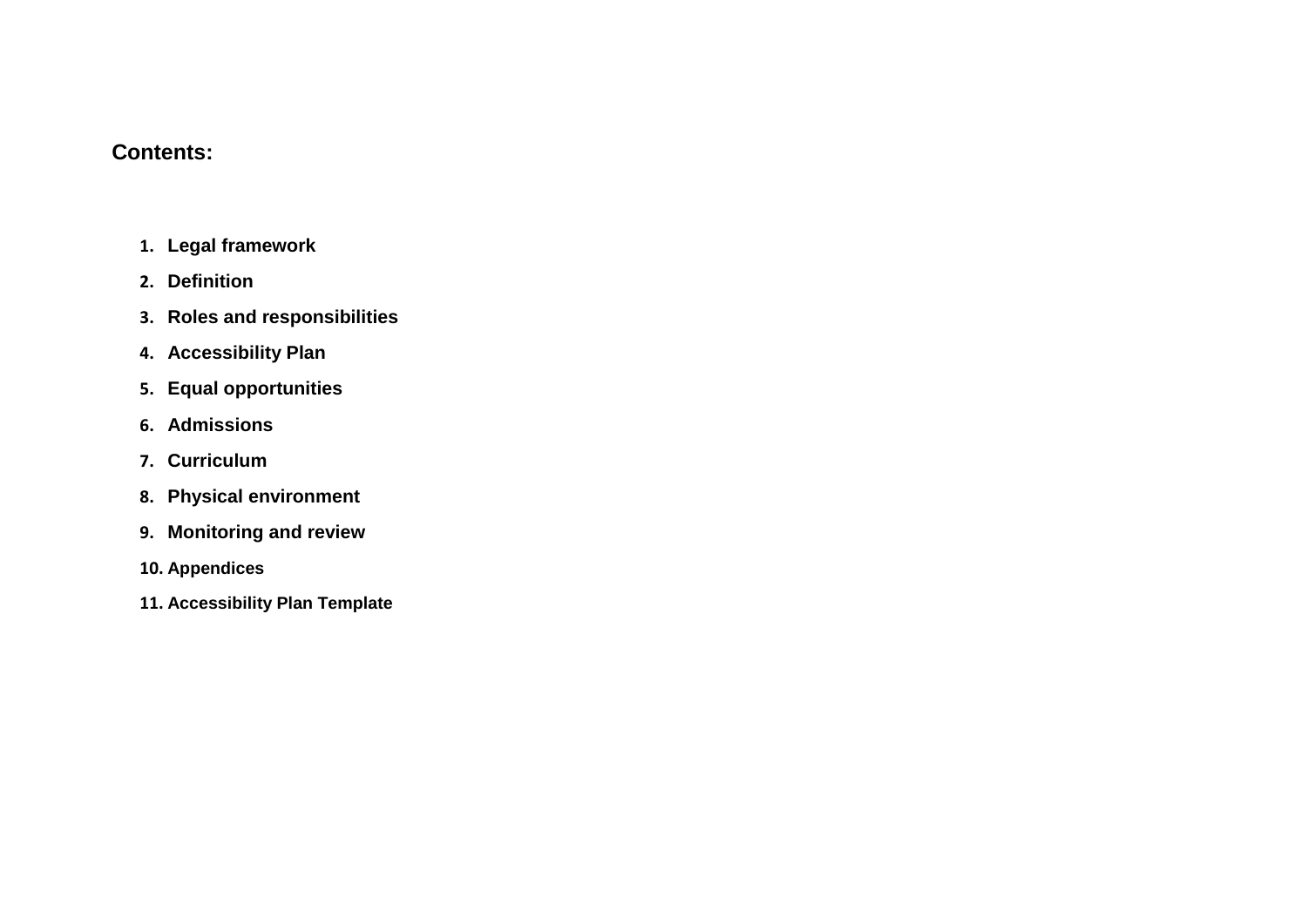#### **Statement of intent**

St Peter's Elwick CoE Primary School is committed to taking all steps to avoid placing anyone at a substantial disadvantage and works closely with pupils with disabilities, their families and any relevant outside agencies in order to remove any potential barriers to their learning experience.

The school is active in promoting an inclusive positive environment by ensuring that every pupil is given equal opportunity to develop socially, to learn and to enjoy school life. The school continually looks for ways to improve accessibility within the school through data collection, parent questionnaires and discussions.

This policy must be adhered to by all staff members, pupils, parents and visitors.

### 1. Legal framework

This policy has due regard to legislation including, but not limited to, the following:

- United Nations Convention on the Rights of the Child
- United Nations Convention on the Rights of Persons with Disabilities
- Human Rights Act 1998
- Special Educational Needs and Disability Regulations 2014
- Education and Inspections Act 2006
- Equality Act 2010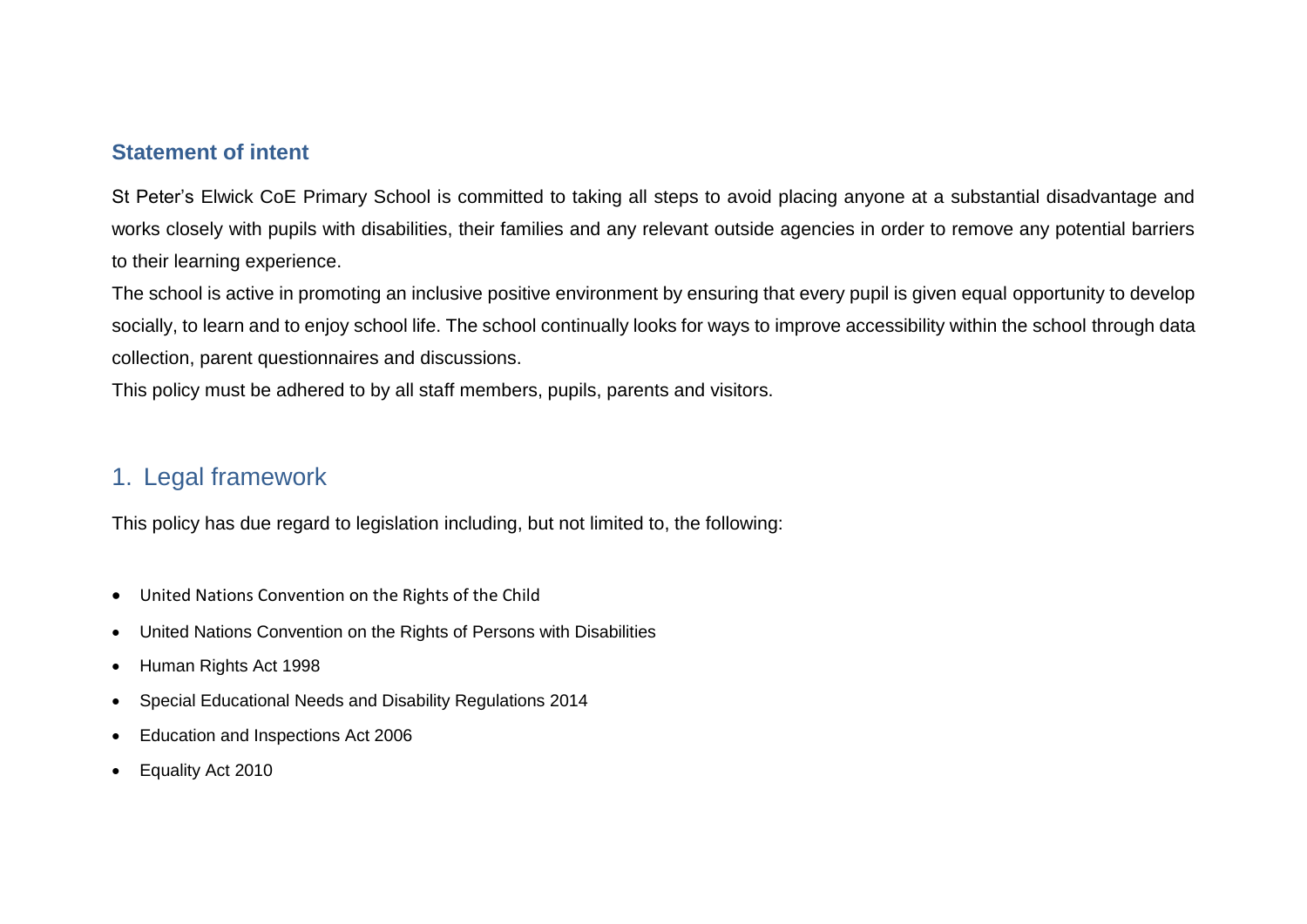- The Education Act 1996
- The Children and Families Act 2014
- The Equality Act 2010 (Specific Duties and Public Authorities) Regulations 2017

This policy has due regard to national guidance including, but not limited to, the following:

- DfE (2014) 'The Equality Act 2010 and schools'
- DfE (2015) 'Special educational needs and disability code of practice: 0 to 25 years'

This policy will be used in conjunction with the following school policies and procedures:

- **Equality Information and Objectives Policy**
- **SEND Policy**
- **Equal Opportunities and Dignity at Work Policy**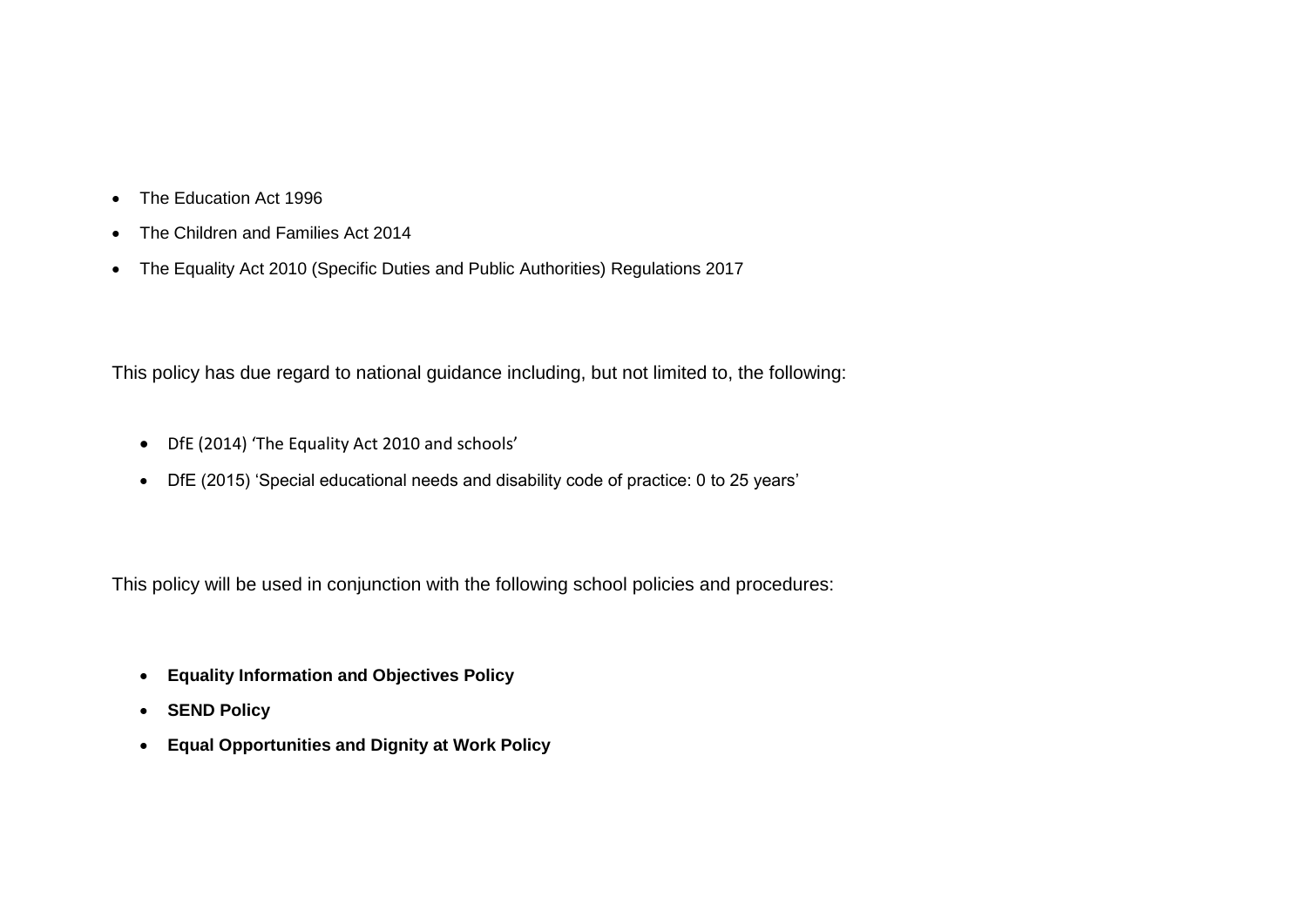- **Admissions Policy**
- **•** Behaviour Policy
- **SEND Policy**

# 2. Definition

- 1. A person is defined as having a disability if they have a physical or mental impairment that has an adverse, substantial and longterm effect on their ability to carry out normal day-to-day activities.
- 2. The Equality Act 2010 means that schools cannot unlawfully discriminate against pupils because of their age, disability, gender reassignment, race, religion or belief, sex or sexual orientation, pregnancy or maternity, marriage or civil partnership.

# 3. Roles and responsibilities

- 3. Staff members will act in accordance with the school's Accessibility Policy and Accessibility Plan at all times.
- 4. The headteacher, in conjunction with the NLLT and the Local Governing Body, will create an Accessibility Plan with the intention of improving the school's accessibility.
- 5. The Local Governing Body, or a select committee, will be responsible for monitoring the Accessibility Plan.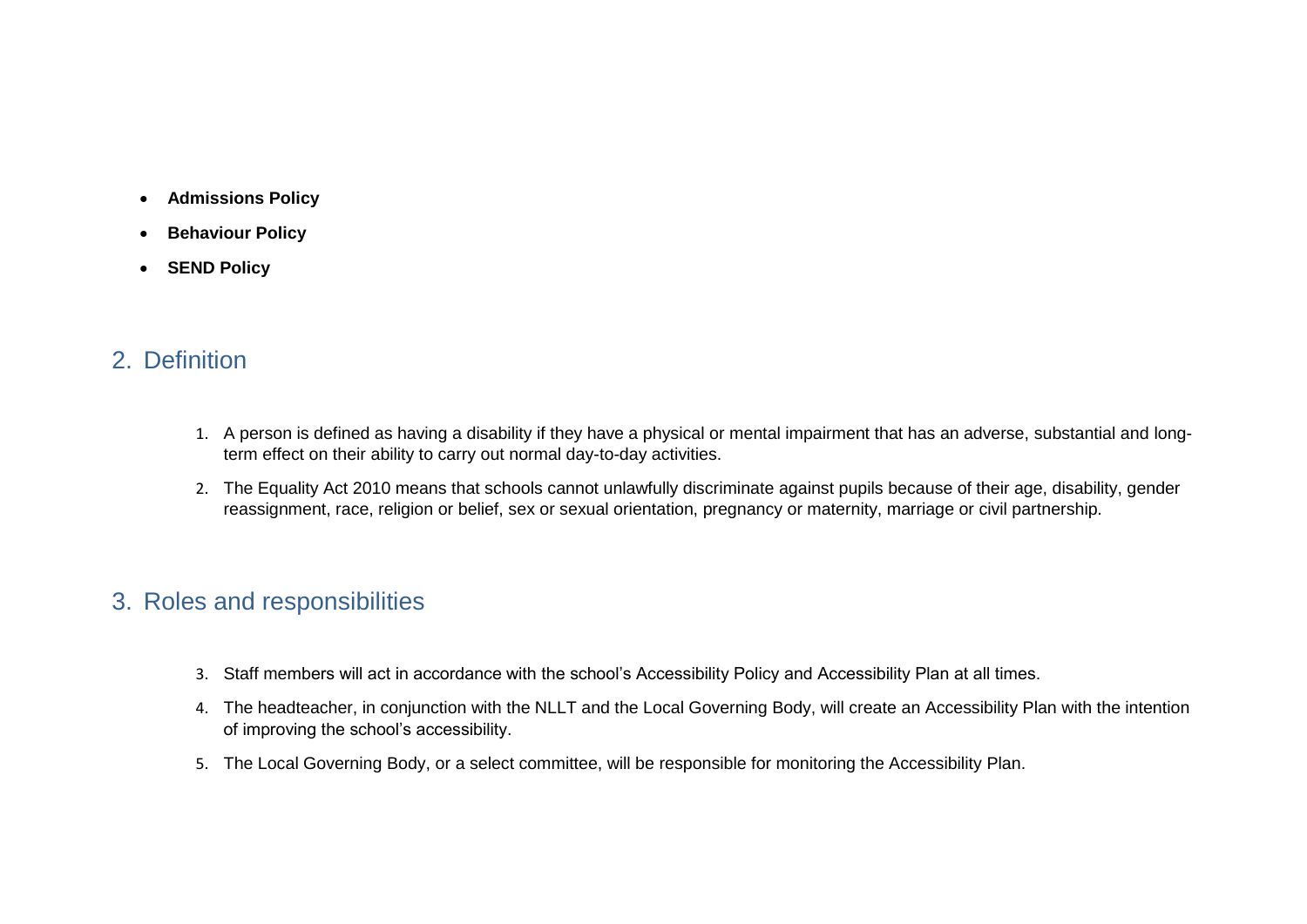- 6. The Local Governing Body will approve the Accessibility Plan before it is implemented.
- 7. All staff members are responsible for ensuring that their actions do not discriminate against any pupil, parent or colleague.
- 8. The headteacher will ensure that staff members are aware of pupils' disabilities and medical conditions where necessary.
- 9. During a new pupil's induction, the headteacher will establish whether the pupil has any disabilities or medical conditions which the school should be aware of.
- 10. The headteacher is responsible for consulting with relevant and reputable experts if challenging situations regarding pupils with disabilities arise.
- 11. The headteacher, governing board, SENDCo and SLT will work closely with the LA and external agencies to effectively create and implement the school's Accessibility Plan.
- 12. The SENCo will work closely with the headteacher and Local Governing Body to ensure that pupils with SEND are appropriately supported.
- 13. All staff members and governors will partake in whole-school training on equality issues related to the Equality Act 2010.
- 14. Designated staff members will be trained to effectively support pupils with medical conditions, for example, understanding how to administer insulin.

### 4. Accessibility Plan

15. The Accessibility Plan will be structured to complement and support NLLT's Equality Policy, as well as the school's Special Educational Needs and Disabilities (SEND) Policy.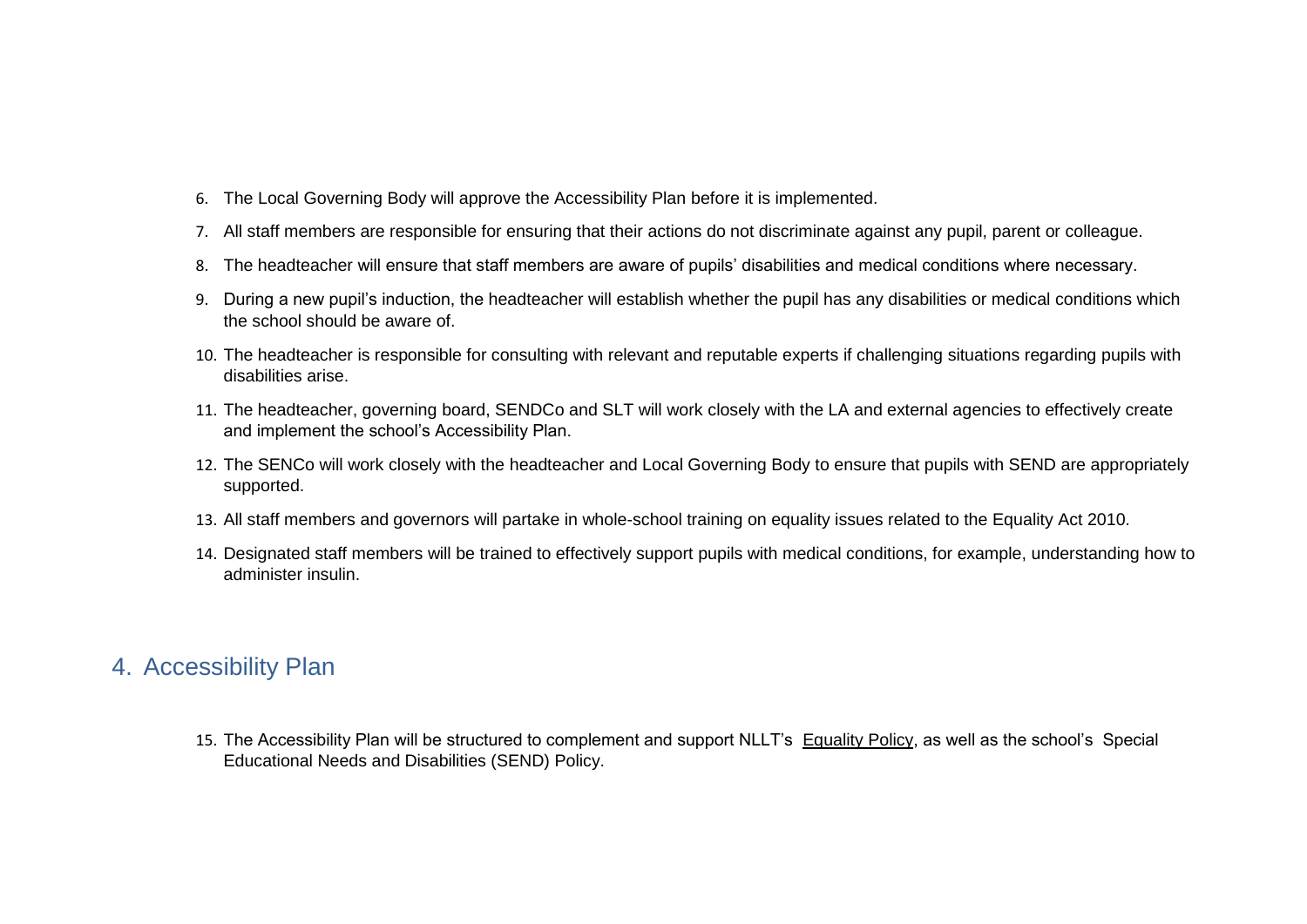- 16. The Accessibility Plan will be presented as either a freestanding document or as part of another document.
- 17. The school's Accessibility Plan demonstrates how access will be improved for pupils with disabilities, staff, parents and visitors to the school within a given timeframe.
- 18. The plan has the following key aims:
- **To increase the extent to which pupils with disabilities can participate in the curriculum**
- **To improve and maintain the school's physical environment to enable pupils with disabilities to take advantage of the facilities and education on offer**
- **To improve the availability and delivery of written information to pupils, staff, parents and visitors with disabilities.**
- 19. The intention is to provide a projected plan for a three-year period ahead of the next review date, which will be in Autumn 2022.
- 20. If it is not feasible to undertake all the plans/works during the lifespan of the Accessibility Plan, some items will roll forward into subsequent plans.
- 21. The Accessibility Plan will be used to measure the necessity of making reasonable adjustments in order to accommodate the needs of people with disabilities where practicable.
- 22. The Accessibility Plan will be used to advise other school planning documents and will be reported upon annually in respect of progress and outcomes.
- 23. Both the Accessibility Policy and Accessibility Plan will be published on the school website.
- 24. The school will collaborate with the LA in order to effectively develop and implement the plan.
- 25. An access audit will be undertaken by the Local Governing Body governing board, Office Manager and SENDCo every year.
- 26. The school will provide adequate resources for implementing plans, ensuring pupils are sufficiently supported.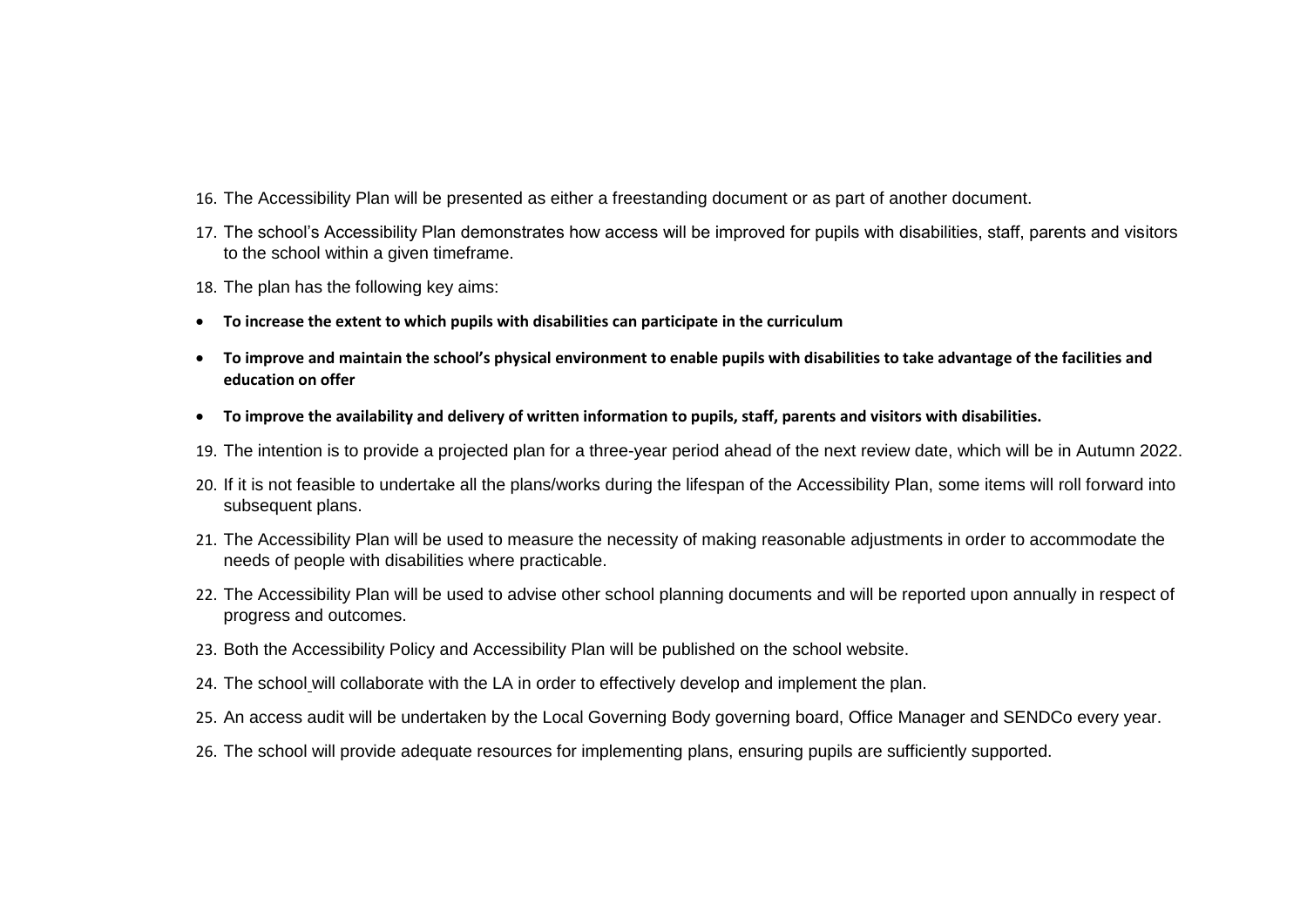- 27. During Ofsted inspections, the inspectorate may include the school's Accessibility Plan as part of their review.
- 28. The LA will prepare accessibility strategies based on the same principles as the school's Accessibility Plan.
- 29. The LA will provide auxiliary aids and services where necessary to help the school provide suitable support to pupils with disabilities.

### 5. Equal opportunities

- 30. The school strives to ensure that all existing and potential pupils are given the same opportunities.
- 31. The school is committed to developing a culture of inclusion, support and awareness.
- 32. Staff members will be aware of any pupils who are at a substantial disadvantage and will take the appropriate steps to ensure the pupil is effectively supported.
- 33. The Accessibility Plan will detail any barriers which are hindering the opportunities for pupils with SEND. The aim of the plan is to take appropriate measures in order to overcome these barriers, allowing all pupils equal opportunities.
- 34. Wherever possible, teaching staff will adapt their lesson plans and the curriculum to allow all pupils to reach their full potential and receive the support they need.
- 35. The school will ensure that all extracurricular activities are accessible to all pupils and make reasonable adjustments to allow pupils with SEND to participate in all school activities.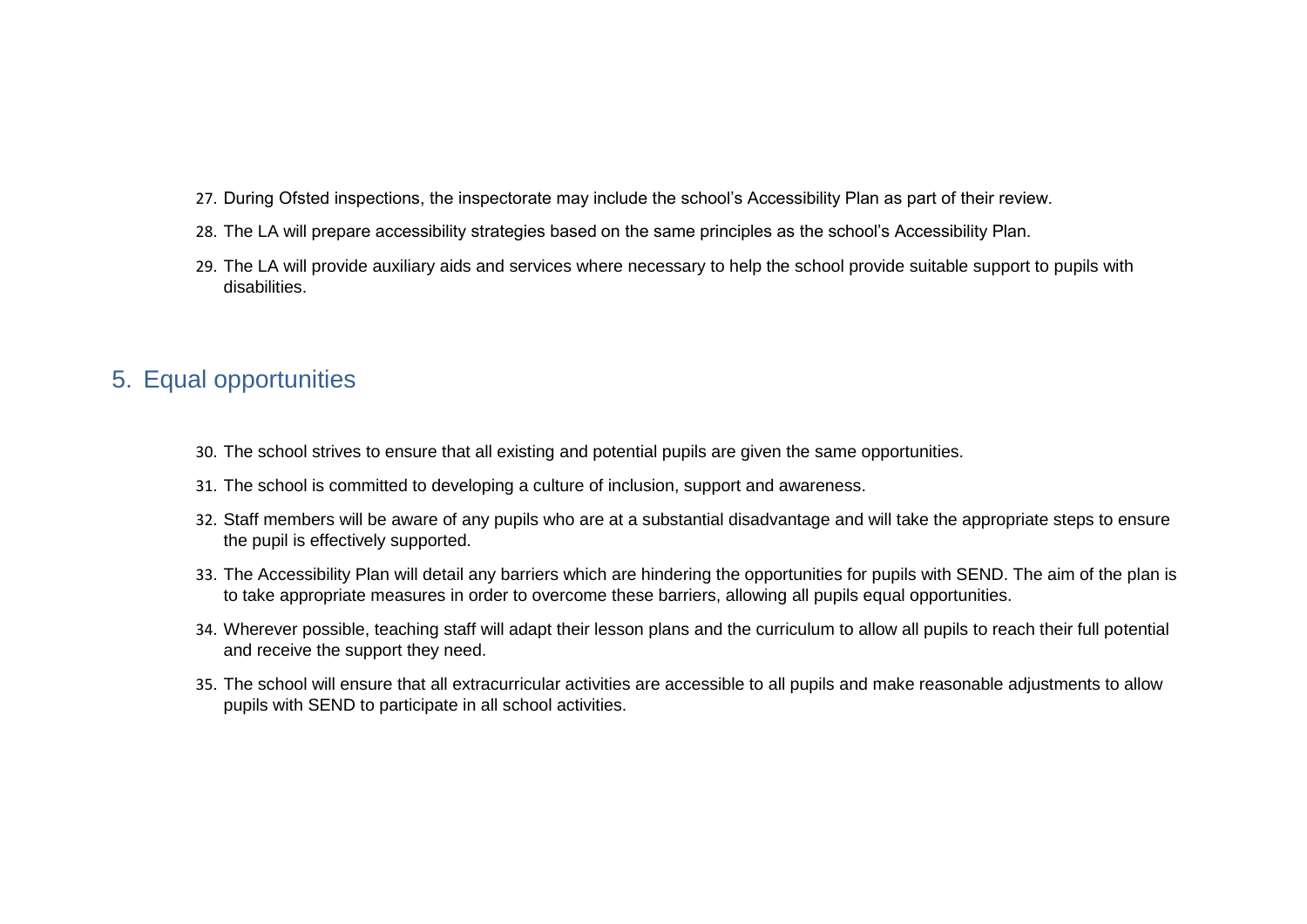#### 6. Admissions

- 36. The school will act in accordance with the Admissions Policy.
- 37. The school will apply the same entry criteria to all pupils and potential pupils.
- 38. The school will strive to not put any pupil at a substantial disadvantage by making reasonable adjustments prior to the pupil starting at the school.
- 39. All pupils, including those with SEND, will have appropriate access to all opportunities available to any member of the school community.
- 40. Information will be obtained on future pupils in order to facilitate advanced planning.
- 41. Prospective parents of statemented pupils, and pupils with SEND, are invited to a transition meeting prior to the pupil starting school in order to discuss the pupil's specific needs.

### 7. Curriculum

- 42. The school is committed to providing a healthy environment that enables full curriculum access and values and includes all pupils regardless of their education, physical, sensory, social, spiritual and emotional needs.
- 43. No pupil is excluded from any aspect of the school curriculum due to their disabilities or impairments.
- 44. The school aims to provide a differentiated curriculum to enable all pupils to feel secure and make progress.
- 45. The SENDCo will work together to adapt a pupil's Individual Education Plan (IEP), with advice sought from outside agencies where appropriate, to allow all pupils to reach their full potential.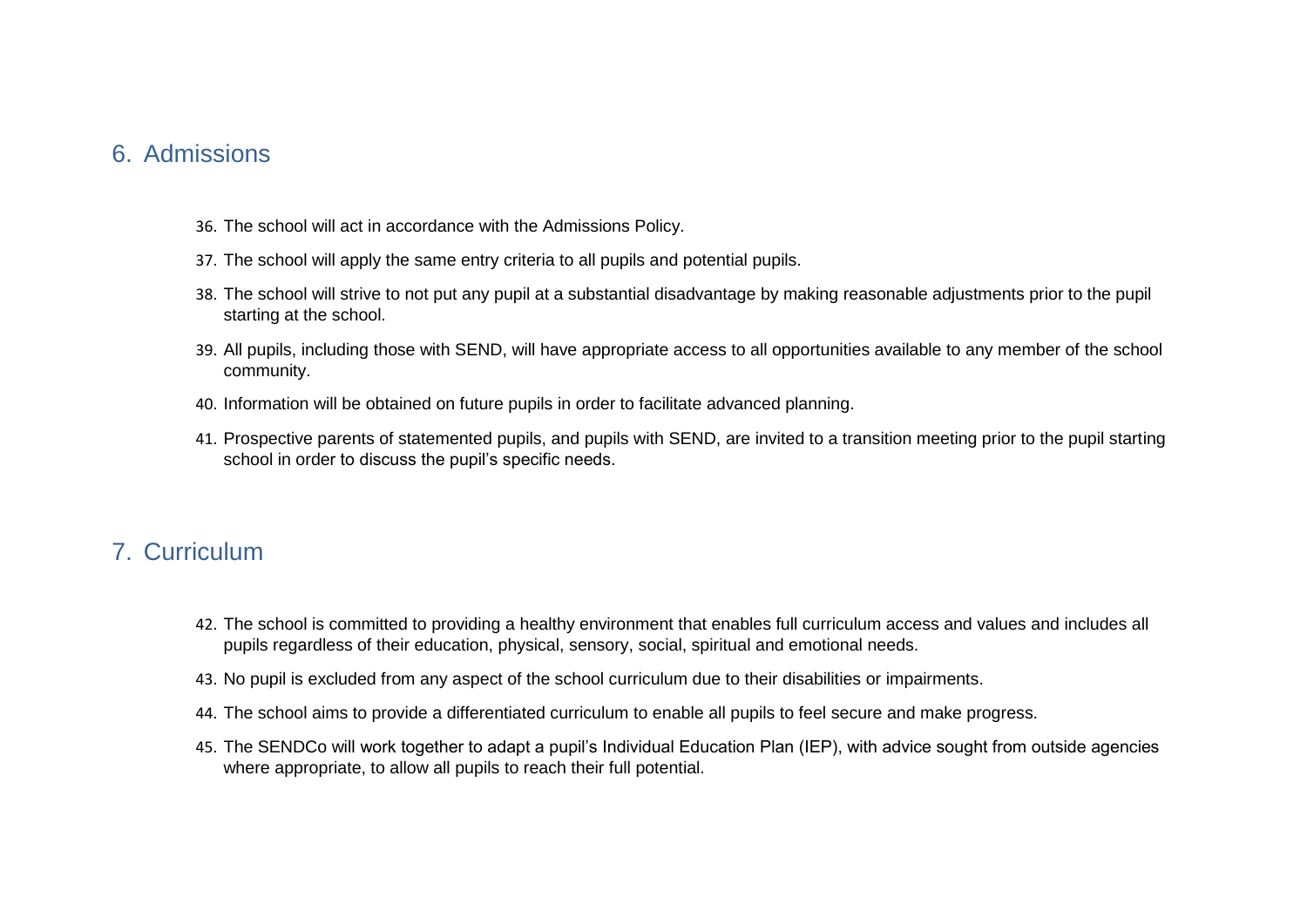- 46. Physical education lessons will be adapted, wherever possible, to allow pupils with disabilities to participate in lessons.
- 47. Where areas of the curriculum present challenges for a pupil, these are dealt with on an individual basis.
- 48. The class teacher, in discussion with the pupil and their parents, will ensure that all adjustments possible, in line with common sense and practical application, will be made for any disability or impairment.
- 49. There are established procedures for the identification and support of pupils with SEND in place at the school.
- 50. Detailed pupil information on pupils with SEND are given to relevant staff in order to aid teaching, e.g. 'pupil passports'.
- 51. Specialist resources are available for pupils with visual impairments.
- 52. Learning support assistants are deployed to implement programmes of support.

#### 8. Physical environment

- 53. The school is committed to ensuring that all pupils, staff members, parents and visitors have equal access to areas and facilities within the school premises.
- 54. There are no parts of the school to which pupils with disabilities have limited or no access to.
- 55. The school has toilet facilities suitable for people with disabilities which are fitted with a handrail and an emergency pull cord.
- 56. There are provisions for nappy changing.
- 57. Where entrances to the school are not flat, a ramp is supplied for access.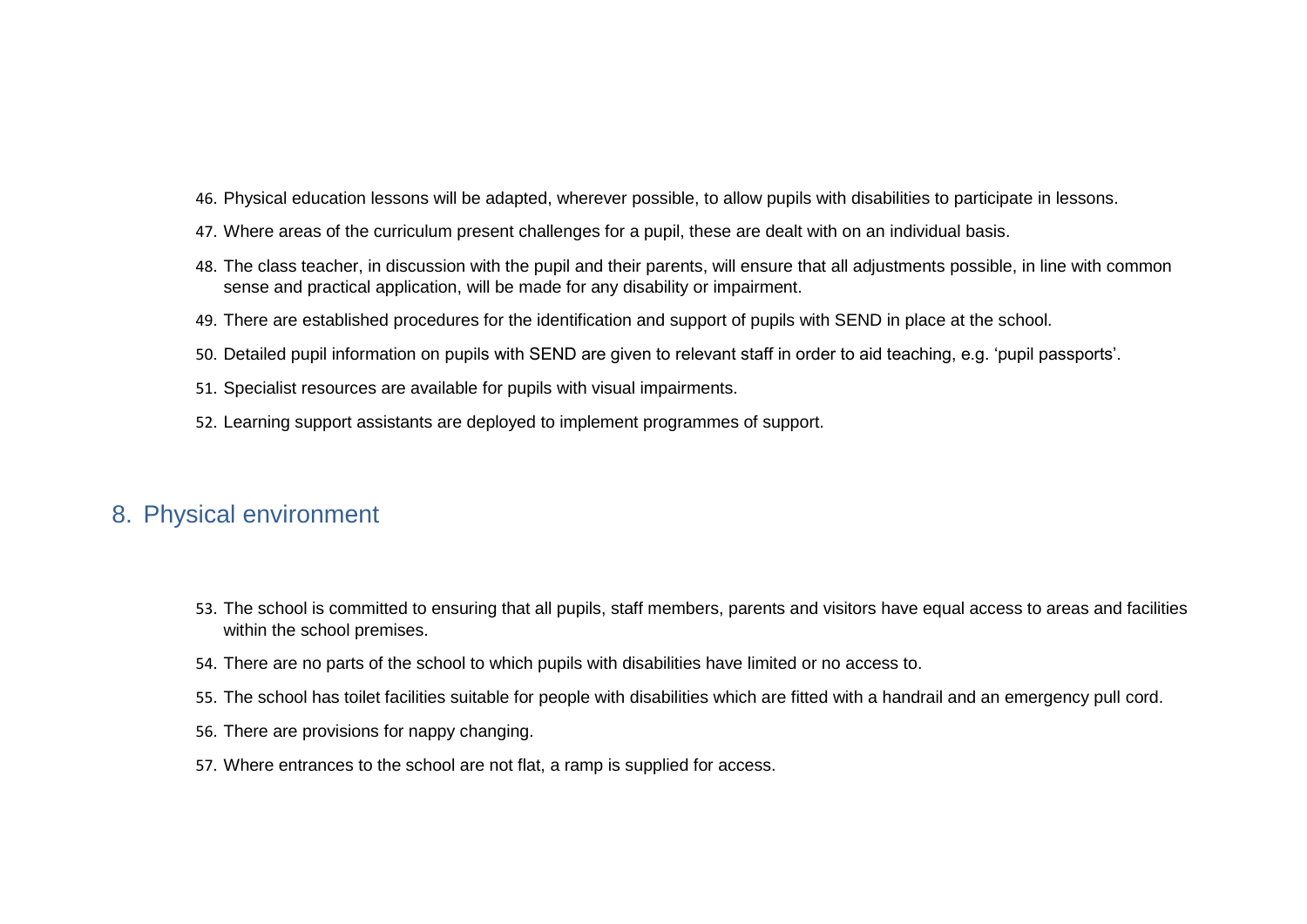58. Wide doors are fitted throughout the school to allow for wheelchair access.

# 9. Monitoring and review

59. This policy will be reviewed when new legislation or guidance concerning equality and disability is published.

60. The Local Governing Body, Executive Headteacher , Headteacher will review the policy in collaboration with the SENDCo **.**

 $M_{\rm HZ}$ 

Approved by: ......

Date: …… Autumn 2019…………………………….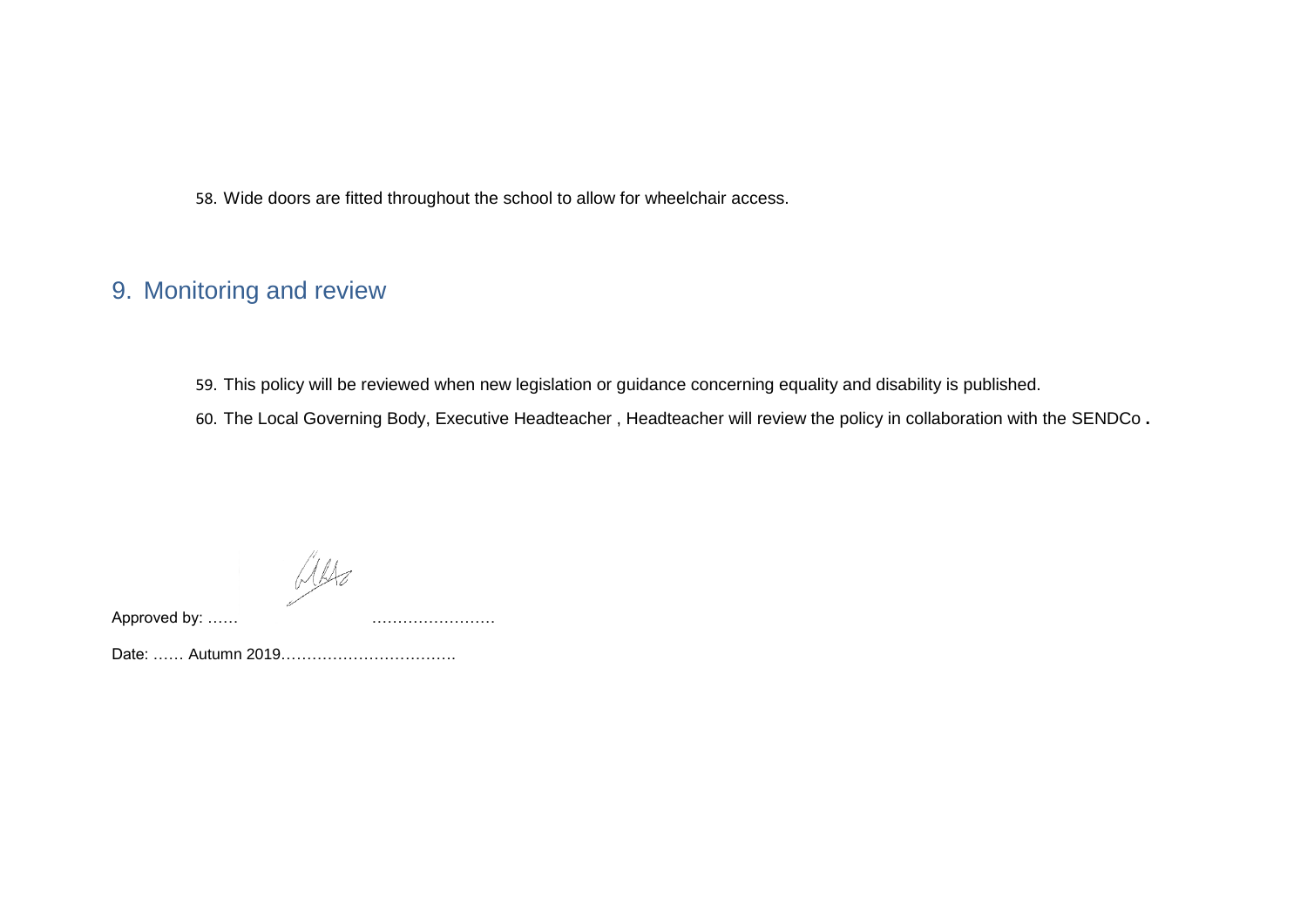# Appendix A – Accessibility Plan Template

### Planning duty 1: Curriculum

Governing boards must undertake an audit of the extent to which pupils with disabilities can access the curriculum on an equal basis with their peers. Short, medium and long-term actions should then be identified to address specific gaps and improve access. All procedures should be carried out in a reasonable time, and after taking into account pupils' disabilities and the preferences of themselves or their parents. A grid, like the one below, should be completed for the curriculum, physical environment and information provision.

|                    | <b>Issue</b>                                               | What                                                     | Who              | When             | <b>Outcome</b><br>criteria                | <b>Review</b>    |
|--------------------|------------------------------------------------------------|----------------------------------------------------------|------------------|------------------|-------------------------------------------|------------------|
| <b>Short term</b>  | Accessibility<br>Plan not part of<br>IIT induction<br>pack | Accessibility<br>Plan to be part<br>of Induction<br>Pack | Office Manager   | Nov 20019        | All ITT aware of<br>Accessibility<br>Plan | Annually         |
| <b>Medium term</b> | $n/a$ at present                                           | n/a at present                                           | n/a at present   | $n/a$ at present | n/a at present                            | $n/a$ at present |
| Long term          | $n/a$ at present                                           | $n/a$ at present                                         | $n/a$ at present | $n/a$ at present | n/a at present                            | $n/a$ at present |

### Planning duty 2: Physical environment

Governing boards should undertake an audit of the extent to which pupils with disabilities can access the physical environment on an equal basis with their peers. Short, medium and long-term actions should then be identified to address specific gaps and improve access. All procedures will be carried out in a reasonable time, and after taking into account pupils' disabilities and the preferences of the pupils themselves or their parents.

|                    | <b>Issue</b>     | What           | Who              | When           | <b>Outcome</b> | <b>Review</b>  |
|--------------------|------------------|----------------|------------------|----------------|----------------|----------------|
| <b>Short term</b>  | n/a at present   | n/a at present | n/a at present   | n/a at present | n/a at present | n/a at present |
| <b>Medium term</b> | $n/a$ at present | n/a at present | $n/a$ at present | n/a at present | n/a at present | n/a at present |